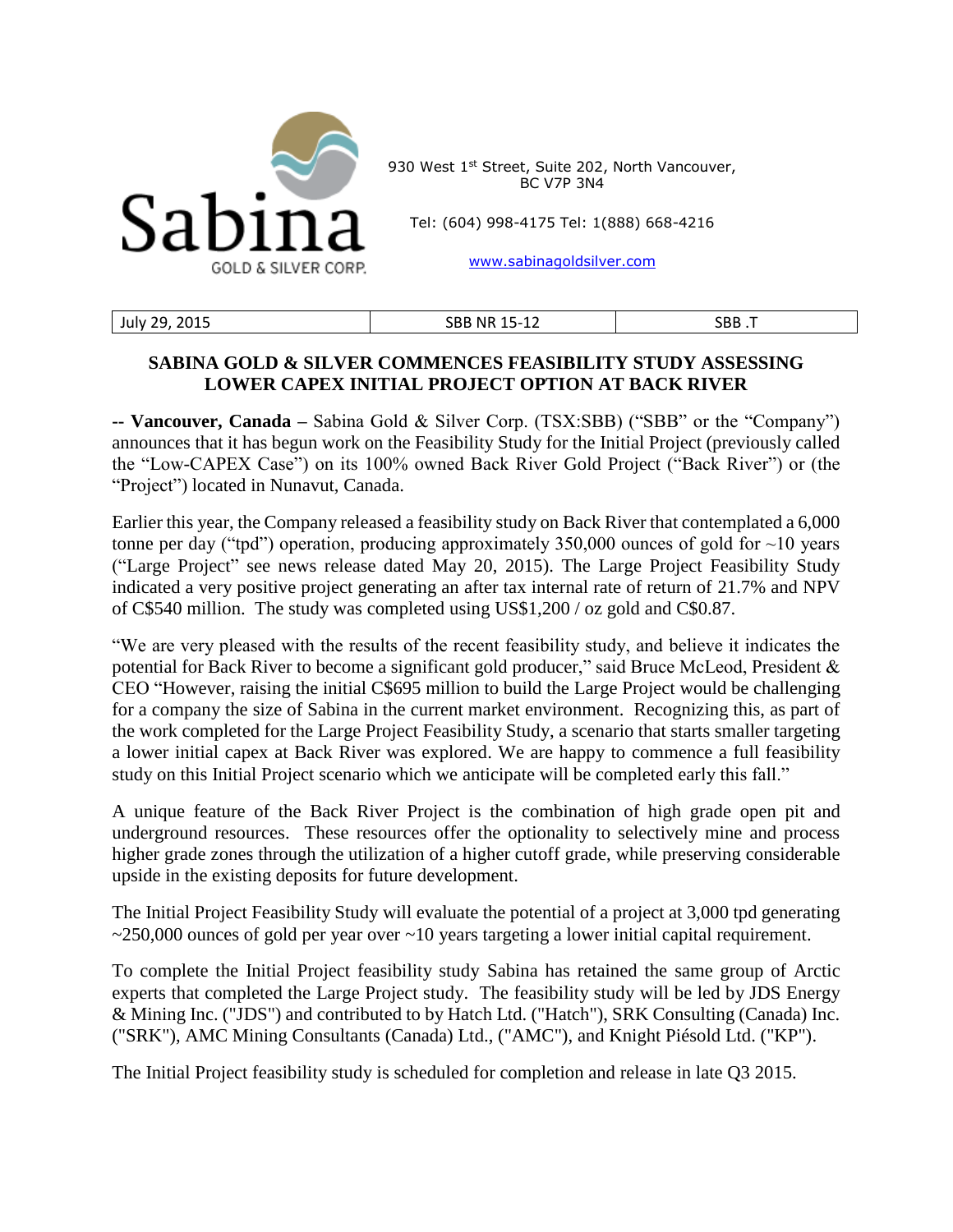The Qualified Person under NI 43-101 for Sabina Gold & Silver Corp. is Wes Carson, P.Eng Vice-President, Project Development, who has reviewed the content of this news release and approved its dissemination.

## **SABINA GOLD & SILVER CORP**

Sabina Gold & Silver Corp. is an emerging precious metals company with district scale, world class undeveloped assets in one of the world's newest, politically stable mining jurisdictions: Nunavut, Canada.

Sabina has recently released a Feasibility Study on its 100% owned Back River Gold Project which presents a project that has been designed on a fit-for purpose basis, with the potential to produce  $\sim$ 350,000 ounces a year for  $\sim$ 10 years with a rapid payback of 2.2 years. At a US\$1,200 gold price and a 0.87 exchange rate, the Study delivers a potential after tax internal rate of return of approximately 22% with an initial CAPEX of \$695 million.

In addition to Back River, Sabina also owns a significant silver royalty on Glencore's Hackett River Project. The silver royalty on Hackett River's silver production is comprised of 22.5% of the first 190 million ounces produced and 12.5% of all silver produced thereafter.

The Company expects to end the year with \$16 million in cash and equivalents.

For further information please contact:

Nicole Hoeller, Vice-President, Communications: **1 888 648-4218**

**[nhoeller@sabinagoldsilver.com](mailto:nhoeller@sabinagoldsilver.com)**

This news release has been authorized by the undersigned on behalf of Sabina Gold & Silver Corp.

## **Forward Looking Statements**

This news release contains "forward-looking information" within the meaning of applicable securities laws (the "forward-looking statements"), including our belief as to the extent, results and timing of the FEIS, the results of the Initial Project FS, the Company's potential plans and operating performance, the estimation of the tonnage, grades and content of deposits, and the extent of the resource and reserves estimates, potential production from and viability of the Company's properties, estimates of future production and operating costs and permitting submissions and timing, the timing and receipt of necessary permits and project approvals for future operations and access to project funding. These forward-looking statements are made as of the date of this news release. Readers are cautioned not to place undue reliance on forward-looking statements, as there can be no assurance that the future circumstances, outcomes or results anticipated in or implied by such forward-looking statements will occur or that plans, intentions or expectations upon which the forward-looking statements are based will occur. While we have based these forward-looking statements on our expectations about future events as at the date that such statements were prepared, the statements are not a guarantee that such future events will occur